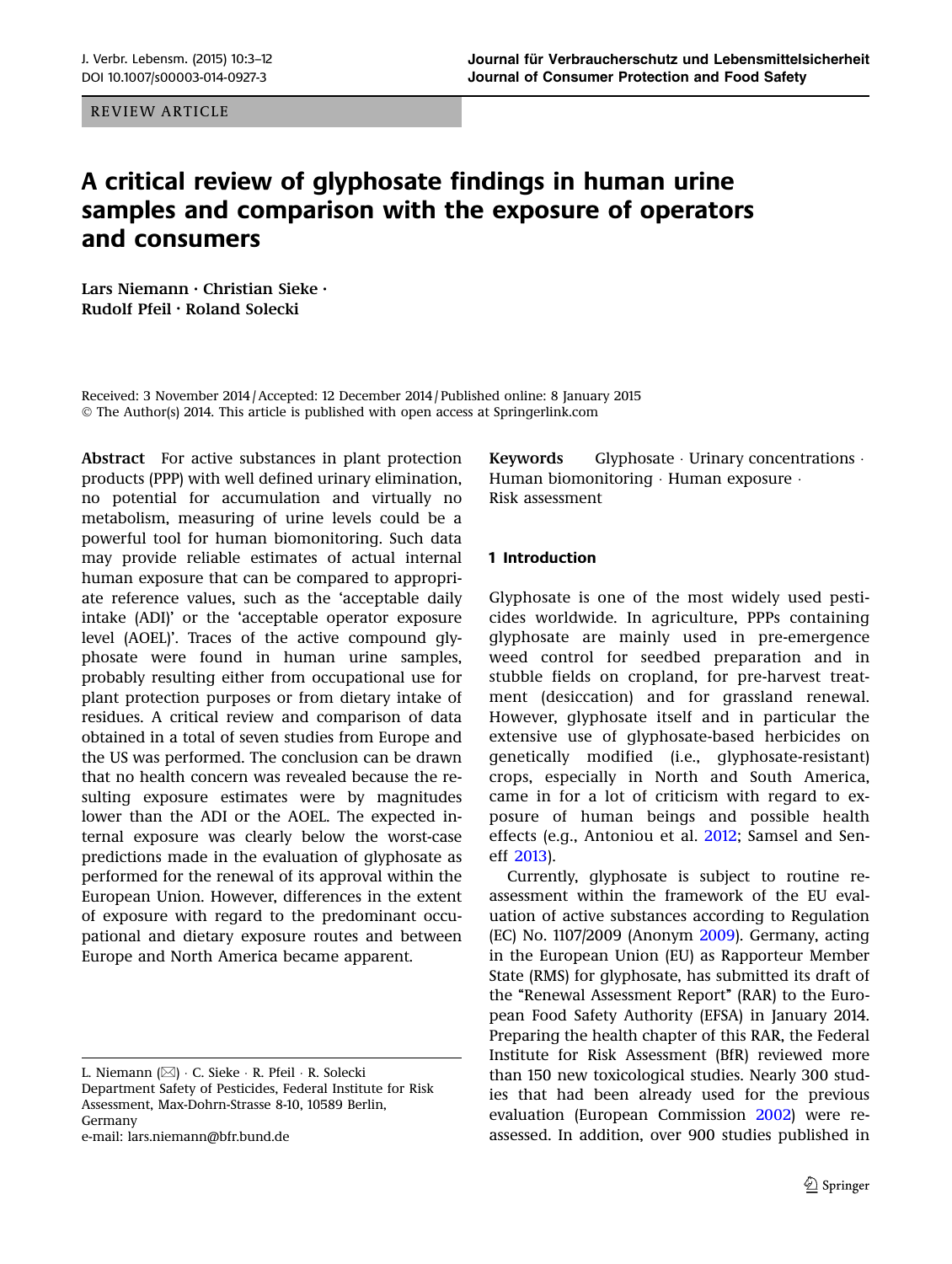scientific journals were taken into consideration. This comprehensive draft report (EFSA [2014\)](#page-9-0) was reviewed by all Member States of the EU and made available for public consultation.

In the past, the detection of glyphosate in human urine samples gained considerable attention and was sometimes considered in the public to indicate or even to prove a potential health risk for humans. However, if used as an active substance in PPP in agriculture, it is inevitable that humans and animals will ingest small quantities of glyphosate via food and feed that contain residues at admissible levels. Glyphosate residues in animal products such as meat may also contribute to dietary intake by humans. In addition, humans may become directly exposed as operators, bystanders or residents when herbicides containing glyphosate are applied in the field. The amount of glyphosate that is subsequently excreted in urine might allow an estimate of previous occupational or dietary exposure. In this paper, the available findings have been critically reviewed and the exposure that may be assumed on this basis was calculated. Following the general principle of toxicological risk assessment, these exposure estimates were then compared to the newly proposed reference doses for glyphosate, i.e., an ADI of 0.5 mg per kg body weight and an AOEL of 0.1 mg per kg body weight and day (EFSA [2014](#page-9-0)).

## 2 Materials and methods

In total, seven studies from both the United States and Europe were identified in which glyphosate was measured in human urine samples. These studies differ very much with regard to the analytical method, the number of participants involved, the main route of exposure to be presumed and the level of detail in reporting. For instance, in some of them, no information on the background of the individuals from which samples were taken was provided or how they were recruited for the studies. Sometimes, mean and maximum glyphosate concentrations in urine are given as numeric values whereas, in other cases, their magnitude can be estimated from printed figures only.

All these studies have been reviewed and are described in Sect. [3.](#page-2-0) For a better comparability of the results, the analytical detection and/or quantification limits in urine as well as the measured and calculated concentrations are always given in  $\mu$ g/L although, in the original reports, sometimes the unit "ppb" has been used instead  $(1 \mu g/L = 1 \text{ ppb}).$ 

Based on urinary excretion, it is possible to roughly

estimate the glyphosate "body burden" for the study participants, i.e., the internal (systematically available) dose, independent from the route of exposure. Subsequently, the approximate magnitude of exposure in mg/kg body weight (bw) may be calculated and compared to the reference doses, either the ADI or the AOEL. For this approach, certain assumptions had to be made that are explained in the following:

1. Complete excretion of the absorbed amount of glyphosate (''internal dose'') via urine, no accumulation and virtually no (or very limited) metabolism

These assumptions are based on results from the multitude of kinetic studies performed by the various manufacturers of glyphosate as reported in comprehensive overall evaluations (European Commission [2002;](#page-9-0) WHO/FAO [2006;](#page-9-0) EFSA [2014](#page-9-0)) and was confirmed by the authors of the rather few articles on this issue in the public domain (Brewster et al. [1991](#page-9-0); Chan and Mahler [1992;](#page-9-0) Anadón et al. [2009\)](#page-9-0). In contrast to many other active compounds in plant protection products that are extensively metabolised and/or are subject to enterohepatic (re)circulation, these properties of glyphosate enable its reliable biomonitoring by determination of urinary concentrations.

2. Daily urine volume of 2 L for an adult person

This standard assumption is based on textbooks of human physiology (see, e.g., Tortora and Derrickson [2006;](#page-9-0) or Silbernagel and Despopoulos [1991](#page-9-0)) in which a mean daily urine excretion of 1.5–2 L is mentioned although a large variability must be acknowledged. Frequently, excretion will be less because many people will often drink a lower amount and liquid loss by other routes as sweating may be also significant but assuming a lower urine amount would simply mean that the calculated body burden of glyphosate was in fact lower. Thus, assuming 2 L will result in a conservative estimate.

3. Mean body weight of 60 kg for an adult person

Many people, in particular men and, thus, the majority of applicators, at least in Europe and North America, will weigh more but, again, a conservative estimate will result in terms of the internal dose in mg/kg bw if 60 kg is assumed.

For children, no clear-cut assumptions on urinary excretion and body weight could be made and, accordingly, respective data were assessed on a case-bycase basis if needed.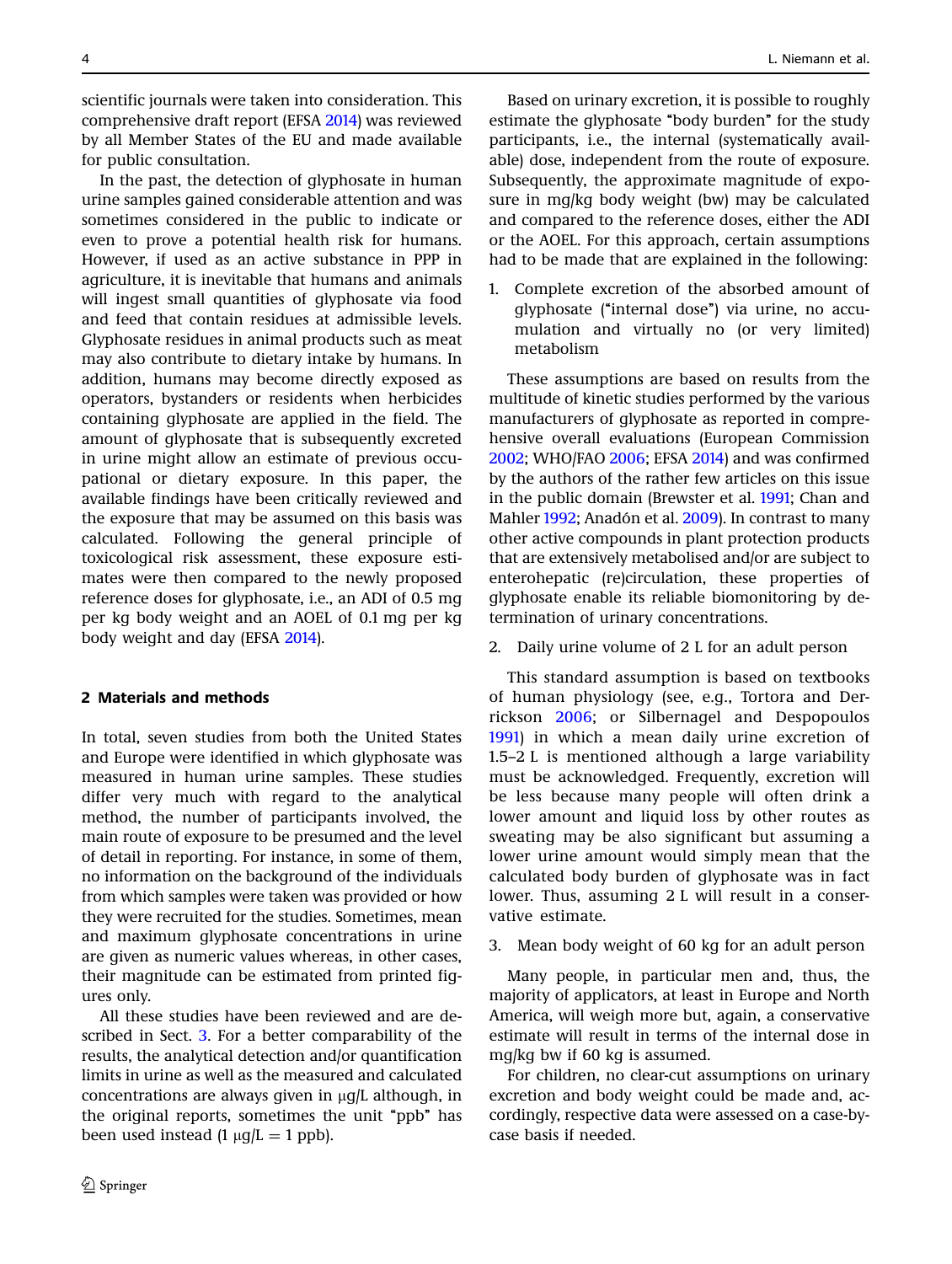#### <span id="page-2-0"></span>4. Oral absorption of glyphosate of 20 %

Systemic resorption of orally administered glyphosate from the gut is rather poor. The previous assumption of about 30 % (European Commission [2002](#page-9-0)) was not confirmed during the current reevaluation. New toxicokinetic data (EFSA [2014\)](#page-9-0) including information from the open literature (Anadón et al. [2009](#page-9-0)) rather suggests an oral absorption rate of about 20 %. This means that, if the body burden is mainly due to oral intake of glyphosate residues in food, the dietary exposure may have been about five times higher than the resulting internal dose.

Calculation of the (systemically available) internal dose is made as follows:

$$
Internal \, Does \, [\mu g/kg \, bw] = \frac{C_{Urine} \times V_{Urine}}{bw}
$$

 $C_{Urine} =$  glyphosate urinary concentration [ $\mu$ g/L],  $V_{\text{Urine}} =$  urine volume per person and day [2 L per day], bw = bodyweight  $[60 \text{ kg per person}]$ 

For example:

- If a urinary concentration of  $6 \mu q$  glyphosate/L would have been measured, a daily excretion of 12  $\mu$ g can be assumed. For a 60 kg weighing person, an internal dose of  $0.2 \mu q/kg$  bw would result.
- If exposure of this person can be reasonably assumed as mainly occupational or residential, i.e., occurring predominantly by the dermal and inhalative routes, this dose of 0.0002 mg/kg bw might be directly compared to the AOEL and would account for only 0.2 % of this reference dose.
- If dietary exposure is considered the more likely route of glyphosate intake, a 20 % oral absorption must be taken into account:

External Dose  $[\mu g/kg$  bw $]=\frac{100\times \text{Internal dose}}{\% \text{ oral absorption}}$ 

Therefore, an internal dose of  $12 \mu$ g would be expected to result from a totally ingested amount of 60  $\mu$ g, equivalent to an "external dose" of 1  $\mu$ g/kg bw. This dose of 0.001 mg/kg bw would account for 0.2 % of the ADI that is, in this case, the more appropriate reference dose to compare with.

## 3 Results

Four of the studies have been published in scientific journals and can be assumed to have undergone a

peer-review process before they were accepted. Nonetheless, the level of detail in reporting is very different. The two older ones were from the United States and the remaining, more recent, apparently report data from Europe. Table [1](#page-3-0) summarises the available data for glyphosate concentrations in human urine samples (mean and maximum values) and resulting estimates of previous exposure compared to either the ADI or the AOEL or both.

### 3.1 1st study

Acquavella et al. [\(2004\)](#page-9-0) investigated the urinary excretion of glyphosate in a so-called "Farm Family Exposure Study''. Urinary concentrations were measured in 48 farmers, their spouses, and 79 children (4–18 years of age) from Minnesota (25 farms) and South Carolina (23 farms). 24-hr composite urine samples were collected for each family member the day before, the day of (day 0), and for 3 days after proven glyphosate application. Different glyphosatebased herbicides (sometimes also containing further active substances) were prepared and sprayed by the farmers themselves, perhaps assisted by family members.

The analytical method was HPLC-based, following chelation ion exchange for concentration and isolation of glyphosate, with a limit of detection (LOD) of 1 µg/L. A limit of quantification (LOQ) was not separately mentioned.

On average, sixty percent of the farmers had detectable levels of glyphosate in their urines on the day of application with a 87 % detection rate for South Carolina farmers as compared to only 36 % for samples taken in Minnesota. A similar pattern became apparent when the magnitude of urine residues was considered. The geometric mean of the concentrations for the whole group of farmers was 3.2  $\mu$ q/L on the day of application but exhibited a considerable difference between the two Federal States (1.4  $\mu$ q/L in Minnesota vs. 7.9  $\mu$ q/L in South Carolina). It seems that the explanation for this gap is not in the application rates but in the different use that is made of personal protective equipment. Farmers who did not wear rubber gloves had higher urinary concentrations than those found in the other men (nearly 10  $\mu$ g/L as compared to 2  $\mu$ g/L) and, in fact, use of rubber gloves was much more common in Minnesota.

In all participants, a decline over the next days was observed.

The maximum value, measured in a sample taken from a farmer from South Carolina, was  $233 \mu g/L$ .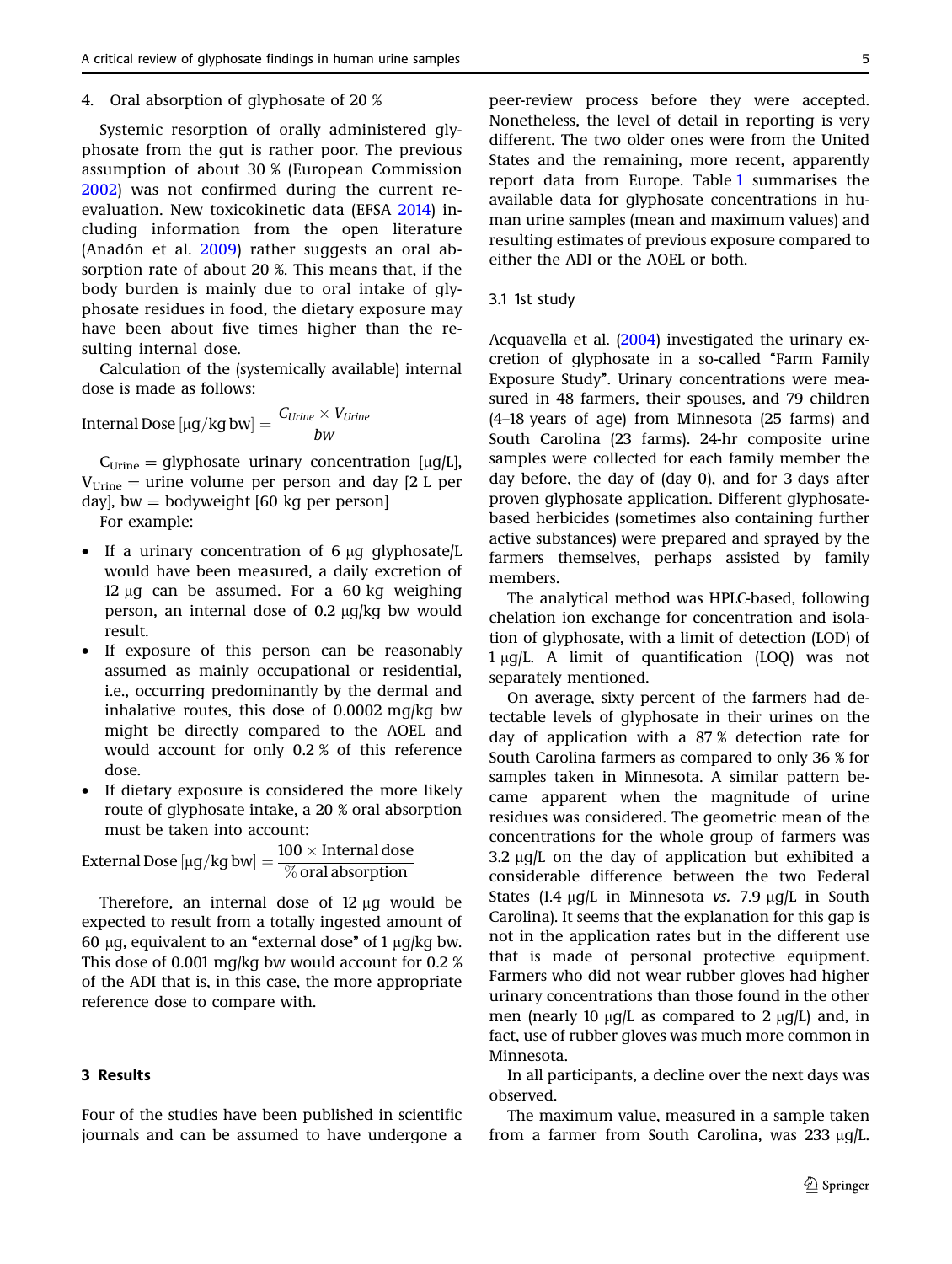<span id="page-3-0"></span>

|                                             | Table 1 Clyphosate concentrations in human urine samples (mean and maximum values) and resulting estimates of previous exposure, compared to ADI or AOEL |                                                                                                          |                                           |                                |                                                                               |                                                   |                                                                     |
|---------------------------------------------|----------------------------------------------------------------------------------------------------------------------------------------------------------|----------------------------------------------------------------------------------------------------------|-------------------------------------------|--------------------------------|-------------------------------------------------------------------------------|---------------------------------------------------|---------------------------------------------------------------------|
| References                                  | Analytical method,<br><b>DOD/LOQ</b>                                                                                                                     | Participants                                                                                             | Urine concentrations $[\mu g / I]$        |                                | Estimated exposure or systemic dose [µg/<br>kg bw]                            |                                                   | ADI or AOEL [%]<br>Percentage of                                    |
|                                             |                                                                                                                                                          |                                                                                                          | Mean                                      | Maximum                        | Mean                                                                          | Maximum                                           |                                                                     |
| et al. (2004)<br>Acquavella                 | exchange LOD 1 µg/L<br>HPLC following ion                                                                                                                | Minnesota and South<br>(USA), their<br>48 male farmers from<br>and 79<br>Carolina<br>spouses<br>children | 3.2                                       | $29$ (child)*<br>233 (farmer)  | 0.11 (systemic dose)                                                          | 8.3 (systemic dose)                               | value), ca. 0.1 % of AOEL<br>8.3 % of AOEL (maximum<br>(mean value) |
| Curwin et al.<br>(2007)                     | Immunoassay (fluorescent 48 women, 47 men, 117<br>microbeads) LOD<br>1/bri 6'0                                                                           | "farm"<br>households in lowa<br>and "non-farm"<br>children f                                             | different<br>groups)<br>$1.1 - 2.7$ (in   | child")*<br>18 ("farm          | (systemic dose highest<br>0.5 (dietary exposure<br>highest mean) 0.1<br>mean) |                                                   | 0.1 % of ADI                                                        |
| 2012)                                       | Mesnage et al. HPLC-MS LOD 1 µg/L LOQ<br>Thit z                                                                                                          | 1 farmer, his wife and 3<br>children, presumably<br>Europe                                               | single values<br>available)<br>n.a. (only | $9.5$ (farmer)<br>$2$ (child)* | 0.33 (systemic dose)                                                          |                                                   | $0.4$ % of AOEL                                                     |
| Hoppe (2013)                                | derivatisation LOQ<br>0.15 µg/L<br>GC-MS/MS following                                                                                                    | countries<br>182 citizens from 18<br>European                                                            | <u>ក្ត</u>                                | 1.82                           |                                                                               | $0.3 - 0.4$ (dietary<br>exposure)                 | $0.1\%$ of ADI                                                      |
| Markard<br>(2014)                           | GC–MS/MS (presumably)<br>LOQ 0.15 µg/L                                                                                                                   | 40 male and female<br>German students                                                                    | above LOQ)<br>samples<br>n.a. (22)        | 0.65                           |                                                                               | $0.13$ (dietary<br>exposure)                      | $\ll$ 0.1 % of ADI                                                  |
| Krüger et al.<br>2014)                      | against GC-MS LOD<br>ELISA partly validated<br>LOQ not given                                                                                             | >300 (mostly from<br>Germany)                                                                            | Ŋ                                         | ۱Ω                             |                                                                               | $0.83$ (dietary<br>exposure)                      | $<$ 0.2 $\%$ of ADI                                                 |
| Rowlands<br>Honeycutt<br>2014)<br>and<br>Ta | ELISA LOQ 7.5 µg/L                                                                                                                                       | 35 women, men and<br>from USA<br>children                                                                | above LOQ)<br>samples<br>n.a. (13         | 18.8                           |                                                                               | exposure) 0.66<br>(systemic dose)<br>3.3 (dietary | <0.7 % of ADI, <0.7 % of<br>AOEL                                    |
| n.a. not applicable                         |                                                                                                                                                          |                                                                                                          |                                           |                                |                                                                               |                                                   |                                                                     |

n.a. not applicable<br>\* For children, comparisons to reference values were not performed since age, body weight and urine volume were not known \* For children, comparisons to reference values were not performed since age, body weight and urine volume were not known

 $\underline{\textcircled{\tiny 2}}$  Springer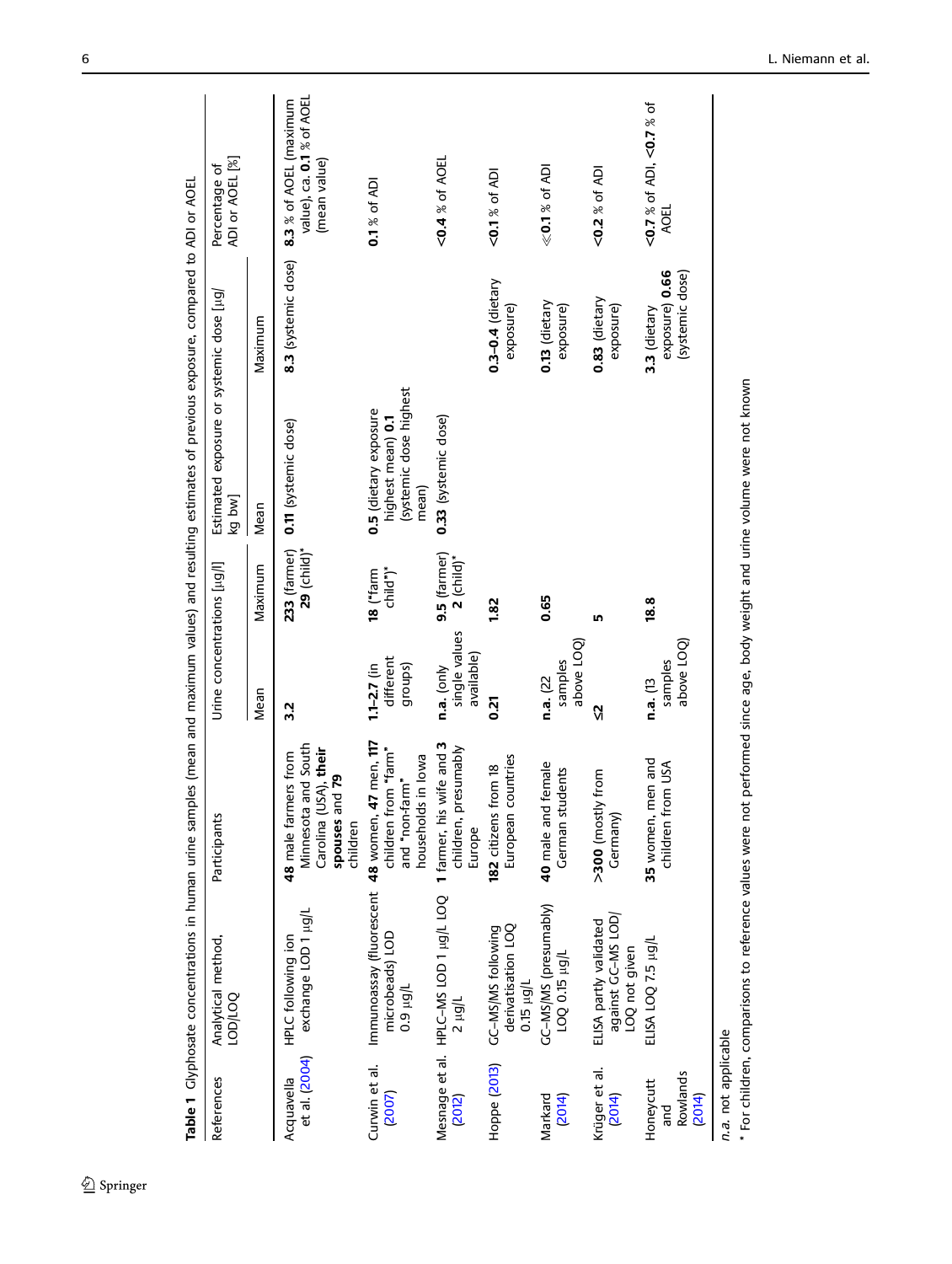(Based on all the available studies, this is the highest urinary concentration that was ever measured in a man so far.) On post-application day 3, the urinary concentration was still 68  $\mu$ g/L. It is remarkable that the same man's teenage son had the highest urine concentration among all children, i.e.,  $29 \mu q/L$ .

Of all children who had been enrolled in the study, 12 % (all from South Carolina) had detectable glyphosate concentrations in their urines on the day of application. All but one of these children either had helped with the application or they were at least present during herbicide mixing, loading, or spraying. Among spouses, only very few (4 %) had detectable levels in their urine on the day of application, but not later, with the maximum value being  $3 \mu q/L$ .

Taking all this information together, it seems that exposure to glyphosate in this study was predominantly occupational by the dermal and inhalative routes and that dietary intake was of very minor, if any, relevance. Therefore, as a worst-case scenario, the maximum value of  $233 \mu g/L$  may be used to estimate the internal (systemic) dose and compare it to the AOEL.

The study authors themselves calculated for this highly exposed farmer an average systemic dose of 0.004 mg/kg bw/day for the first three days post application, taking into account the decline over this time, assuming excretion of 2 L per day and making some corrections for incomplete excretion and pharmacokinetic recovery. This dose would cover 4 % of the newly proposed AOEL. If, however, only the extraordinarily high concentration on the day of application itself is taken into account, the systemically available amount of glyphosate would be at least 466  $\mu$ q (rounded for 500  $\mu$ q in case that not all of it had been excreted in urine the same day) giving, for a 60 kg weighing person, a systemic dose of 0.0083 mg/kg bw. Even this dose would account for only 8.3 % of the proposed AOEL of 0.1 mg/kg bw/day on the first day and this percentage would become lower from day to day after application. Exposure of the man's son must have been much smaller since his urinary concentration of glyphosate was by 10 times lower. With the geometric mean of  $3.2 \mu g/L$  for the whole group of farmers, the systemic dose will be hardly above 0.1 % of the AOEL and even in South Carolina average exposure would not exceed 0.3 %.

## 3.2 2nd study

A second study from the US partly confirmed these findings but revealed also certain differences and, in

addition, included a group of people for whom occupational exposure was unlikely. Curwin et al. ([2007](#page-9-0)) analysed urine samples that were obtained in 2001 from farm and non-farm households in Iowa for residues of four pesticides including glyphosate. 24 men ("fathers"), 24 women ("mothers") and 66 children (37 boys and 29 girls) living on a total of 25 farms were enrolled in the study. The control group comprised 23 men, 24 women and 51 children (32 boys and 19 girls) from "non-farm" households. Glyphosate analysis was performed by means of a fluorescent microbead covalent immunoassay that was claimed (but not shown) to have been validated before. The LOD was  $0.9 \mu q$  glyphosate/L whereas a separate LOQ was not mentioned.

In more than 60 % of the samples taken from adults and in more than 80 % of the samples obtained from children, urinary concentrations of glyphosate were above the LOD. The mean values were in the range of 1.1 to 2.7  $\mu$ g/L for the different groups (categorised according to sex, adult/child, farm/nonfarm). Thus, in principle, mean glyphosate concentrations in urine were in a similar magnitude as determined by Acquavella et al. [\(2004](#page-9-0)) in their study. Even the highest measures in farm children in both studies (29 and 18  $\mu$ q/L, respectively) were well in line with each other even though extraordinarily high levels in individual farmers as seen in South Carolina were absent among the samples taken in Iowa. However, the more frequent detection in children was surprising. More striking, there was no statistically significant difference in glyphosate concentrations between study participants from farm and non-farm households, neither for adults nor for children. This finding was in clear contrast to what was found for atrazine, chlorpyrifos, and metolachlor in the same collection of samples since concentrations of these three substances were higher in urine samples taken from farm people.

However, in this study from Iowa, there is less precise information on actual use of glyphosate than in the study of Acquavella et al. [\(2004](#page-9-0)). It seems at least that, on some farms, there was custom application of the pesticides instead of spraying by the farmers themselves. Residential use of glyphosate in the neighbourhood might be an additional explanation for the lacking difference between farm and non-farm households in this study. Last but not least, it cannot be excluded that dietary exposure to glyphosate residues will have also contributed to the measured urinary concentrations.

Because of the lacking difference in glyphosate excretion between "farm" and "non-farm families", it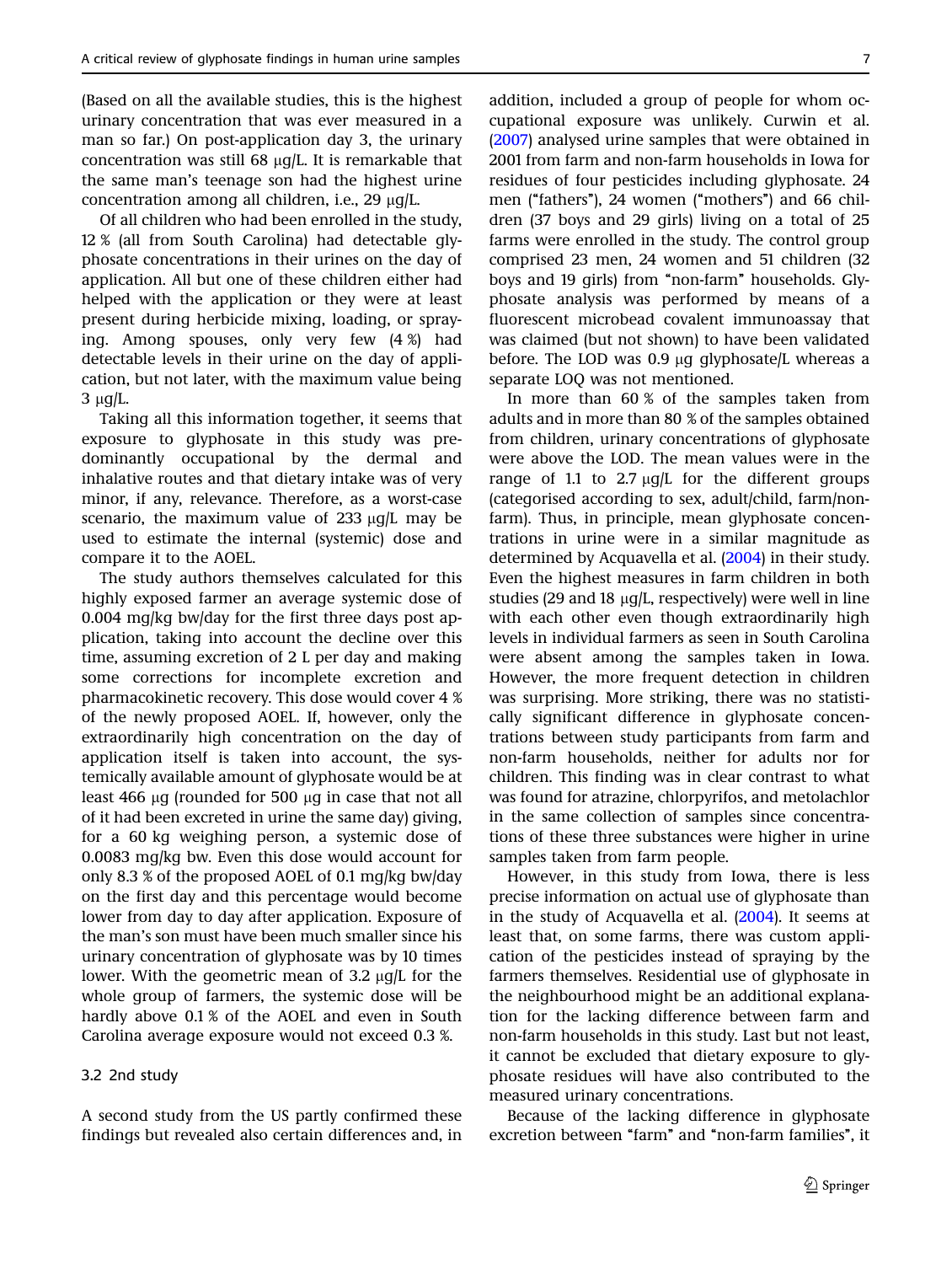is more appropriate to compare the presumed dietary exposure to the ADI than to calculate the internal dose and confront it with the AOEL. Based on a (rounded) maximum concentration of  $3 \mu q/L$ , intake of glyphosate residues in the food might be as high as 30  $\mu$ g/day/person resulting in a mean dose of 0.0005 mg/kg bw, i.e., 0.1 % of the ADI. Nonetheless, for the maximum value of 18  $\mu$ q/L as measured in a ''farm child'', occupational or residential exposure may be assumed but the percentage of AOEL that is covered by this dose would be lower than in the worst-case scenario in the study by Acquavella et al. ([2004\)](#page-9-0) mentioned above and, thus, was not of concern.

### 3.3 3rd study

In contrast, the study by Mesnage et al. ([2012\)](#page-9-0) is more a case report. Urinary concentrations were measured in a farmer, presumably in Europe (country not mentioned), on the day before and two days after spraying an herbicide containing glyphosate. The analytical method was HPLC with ion trap mass spectrometry with an LOD of  $1 \mu g/L$  and an LOQ of  $2 \mu g/L$ .

The urine concentrations of glyphosate found were in the same order of magnitude as those reported by Acquavella et al. [\(2004](#page-9-0)). Seven hours after commencement and three hours after termination of spraying, the farmer had  $9.5 \mu$ g glyphosate/L in his urine and, two days later, the concentration had fallen to 1.9  $\mu$ g/L. According to a figure in the article, no glyphosate was detected in the urine samples which were taken on the day before glyphosate use on the crops. For the first day, an internal dose of 0.3–0.4  $\mu$ g/kg bw may be estimated covering 0.3–0.4 % of the AOEL. From the description in the study, it seems that the farmer had taken adequate protective measures.

Biphasic excretion was seen that might, according to the authors, reflect the sequence of rapid inhalative (or oral) intake and (delayed) dermal absorption.

Surprisingly, a similar concentration of  $2 \mu g/L$  was measured on day 2 after spraying in one of the farmer's children living 1.5 km away from the treated fields while no glyphosate was found in urine samples obtained from his wife and their two other children. These findings cannot be explained with certainty but might be either due to dietary intake (although it would be surprising then that the mother and siblings had none in their urines) or to track-in of traces of the herbicide by the father resulting in residues, e.g., in house dust or yard dirt.

In this study, urine was also analysed for aminomethylphosphonic acid (AMPA), i.e., a plant and soil metabolite of glyphosate. AMPA is normally found at very low levels in conventional plants, however, several genetically engineered varieties of glyphosate-tolerant plants degrade glyphosate very quickly giving higher amounts of this metabolite. In mammals, AMPA is formed only in traces, most likely due to the activity of intestinal bacteria (Brewster et al. [1991;](#page-9-0) EFSA [2014](#page-9-0)). Thus, it is not surprising that Mesnage et al. [\(2012\)](#page-9-0) could not detect AMPA in any sample since the amount of glyphosate received was relatively small and the main exposure route, at least for the father, was certainly dermal and/or inhalative but not by ingestion.

## 3.4 4th study

A much more comprehensive study with regard to the number of participants was recently published by Krüger et al. [\(2014](#page-9-0)). Several hundred human urine samples were analysed by means of an ELISA (Abraxis, USA). Unfortunately, an LOD or LOQ was not mentioned and no information regarding linearity or cross-reactivity of the assay given. However, in the analytical part of this article, a comparison between values obtained by this ELISA and a GC–MS method was provided revealing a sufficient correlation  $(R^2 \text{ of }$ 0.87 for human urine). Thus, the measured values may be considered reliable.

The mean glyphosate concentration for all samples was slightly lower than 2  $\mu$ g/L with a maximum of ca.  $5 \mu q/L$ . A weakness of this brief publication is that only figures were printed instead of giving precise numbers in the text.

Furthermore, it does not become entirely clear from this paper how many subjects had been actually involved and how they were recruited for the study. On one hand, glyphosate concentrations in 99 urine samples from humans on conventional diet were compared to 41 samples obtained from people who had claimed to eat mainly "organic". As to be expected because of extensive use of glyphosate in conventional agriculture, the mean (nearly  $2 \mu g/L$ ) and maximum values (around  $4 \mu g/L$ ) in the "conventional diet" group doubled those in the "organic eaters'' group. Here, the mean was in the magnitude of  $1 \mu g/L$  and the peak values were apparently below  $2 \mu q/L$ . The resulting difference between both groups was statistically significant.

On the other hand, urine concentrations of glyphosate in 102 "healthy" and 199 "chronically diseased" people were compared. In the "healthy"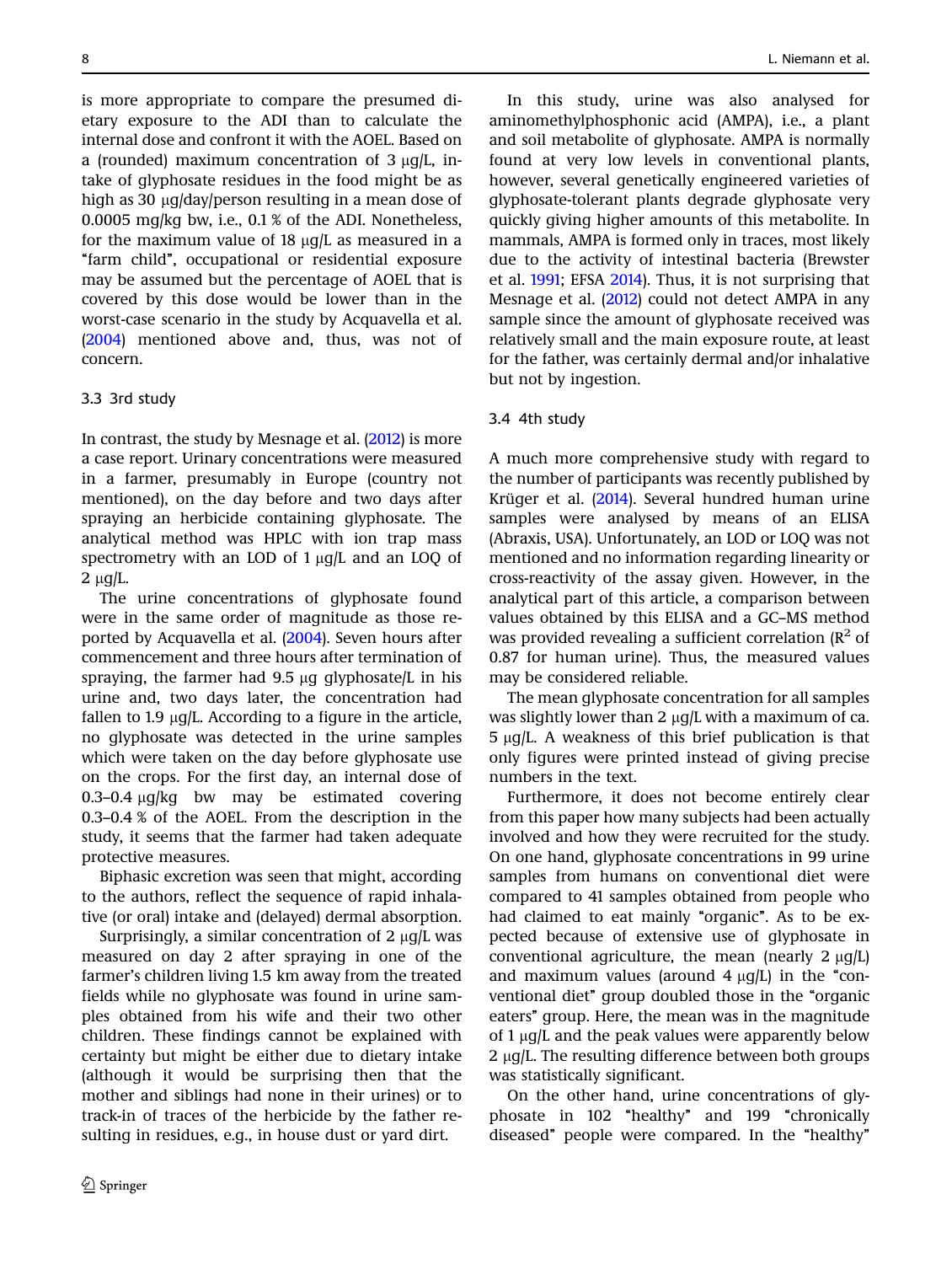population, the mean was, again, slightly below 2 ug/ L with a maximum of less than  $4 \mu g/L$ . In the "sick" group, the mean value appeared to be slightly above  $2 \mu q/L$  and a maximum of about 5  $\mu q/L$  was measured. Also this difference was statistically significant  $(p < 0.03)$ . However, it was not reported if the included groups (separated by nutritional preferences and health status) were overlapping or not. In addition, there was no information on the participants of the study given, neither with regard to age, gender and the chronic diseases they suffered from nor with regard to occupational or social background or residential status (town or countryside). It is even not mentioned in which year and country the samples had been taken. Based on the mean urine concentrations, it may be assumed at least that the predominant route of exposure was dietary.

Based on the maximum concentration of  $5 \mu g/L$ , a totally ingested amount of 50  $\mu$ g may be assumed resulting in an "external" exposure of about  $0.8 \mu g$ kg bw for an adult of 60 kg. This dose would account for less than  $0.2\%$  of the proposed ADI of 500  $\mu$ g/kg bw.

The studies that are reported in the following have not been published in scientific journals yet and one of them (Markard [2014\)](#page-9-0) is not available to the public so far but was exclusively submitted to the German Federal Institute for Risk Assessment.

#### 3.5 5th study

A Europe-wide, exploratory biomonitoring study (Hoppe [2013\)](#page-9-0) was performed on behalf of the nongovernmental organisation (NGO) ''Friends of the Earth" and its German partner organisation "Bund" für Umwelt- und Naturschutz Deutschland" (BUND). The results were published on the Internet and the original study provided on request to the Federal Institute for Risk Assessment.

182 frozen urine samples from 18 European (EU and non-EU) countries (6–12 per country) were examined for glyphosate and AMPA by means of a modern and selective analytical method, i.e., transformation of both compounds to two different derivatives followed by GC–MS/MS. The LOQ for both, glyphosate and AMPA, was  $0.15 \mu g/L$ . As in the previous studies by Acquavella et al. [\(2004](#page-9-0)) and Curwin et al. [\(2007\)](#page-9-0), creatinine was also measured as an internal proof for the validity of the urine measurements.

For glyphosate, nearly 44 % (80 samples) and, for AMPA, more than one-third (65) of the participants had urine concentrations above the LOQ. Maximum values of 1.82, 1.64 or 1.55  $\mu$ g/L for glyphosate were found in samples obtained from Latvia, the UK, and Malta, respectively, but the mean value of  $0.21 \mu g/L$ was much lower. (For calculation of the mean, the study author had apparently included the samples with values below the LOQ. He assumed a concentration of  $0.075 \mu q/L$ , i.e., half the LOQ.) For AMPA, the maximum values of 2.63, 1.26, and 0.89  $\mu$ q/L were measured in samples from Croatia, Belgium, and Malta with a mean urinary concentration of 0.18  $\mu$ g/L for all involved people. It was surprising that in more than 30 cases the AMPA concentrations were higher than those of glyphosate, sometimes by 10 times or more. In a few samples, AMPA values were rather high with glyphosate concentrations below the LOQ.

Apart from this data, a "reference value" for glyphosate in urine of  $0.8 \mu q/L$  was mentioned. This figure was explained to be based on analytical investigations in a total of 90 people from a not further described "urban collective" from the region of the German city of Bremen. This figure was the 95th percentile of the individual values and was established in 2012 in preparation of the main study. For AMPA, a "reference value" of  $0.5 \mu g/L$  was given.

The glyphosate in the urine samples, most likely, will have resulted from dietary intake. The maximum value of  $1.82 \mu q/L$  might indicate the ingestion of a total amount of up to  $20 \mu$ g glyphosate via food commodities. This would equal a dose of nearly 0.0003 mg/kg bw for a 60 kg weighing adult person, representing less than 0.1 % of the ADI.

Obviously, there must have been also some exposure to AMPA although its origin is less clear. Based on animal data (EFSA [2014\)](#page-9-0), significant transformation of glyphosate to AMPA in the human body is very unlikely. The amount of AMPA residues in the average European diet, presumably from genetically modified crops, is not known. There might be additional sources than the agricultural use of glyphosate. However, the same ADI as for glyphosate is also applicable to AMPA (European Commission [2002;](#page-9-0) EFSA [2014](#page-9-0)). The measured AMPA concentrations in urine will not account for more than 0.2 % of this ADI.

Due to the limited number of samples and the absence of information on study participants (such as age, gender, body weight, social background, origin from urban or rural environments, nutrition habits) and the way how they were recruited, the study is far from being representative. Nonetheless, the results of this study are interesting because they provide a first idea of the actual glyphosate intake throughout Europe although the mean dietary exposure levels cannot be estimated on this basis, neither for a single country nor for Europe in its whole. Moreover, no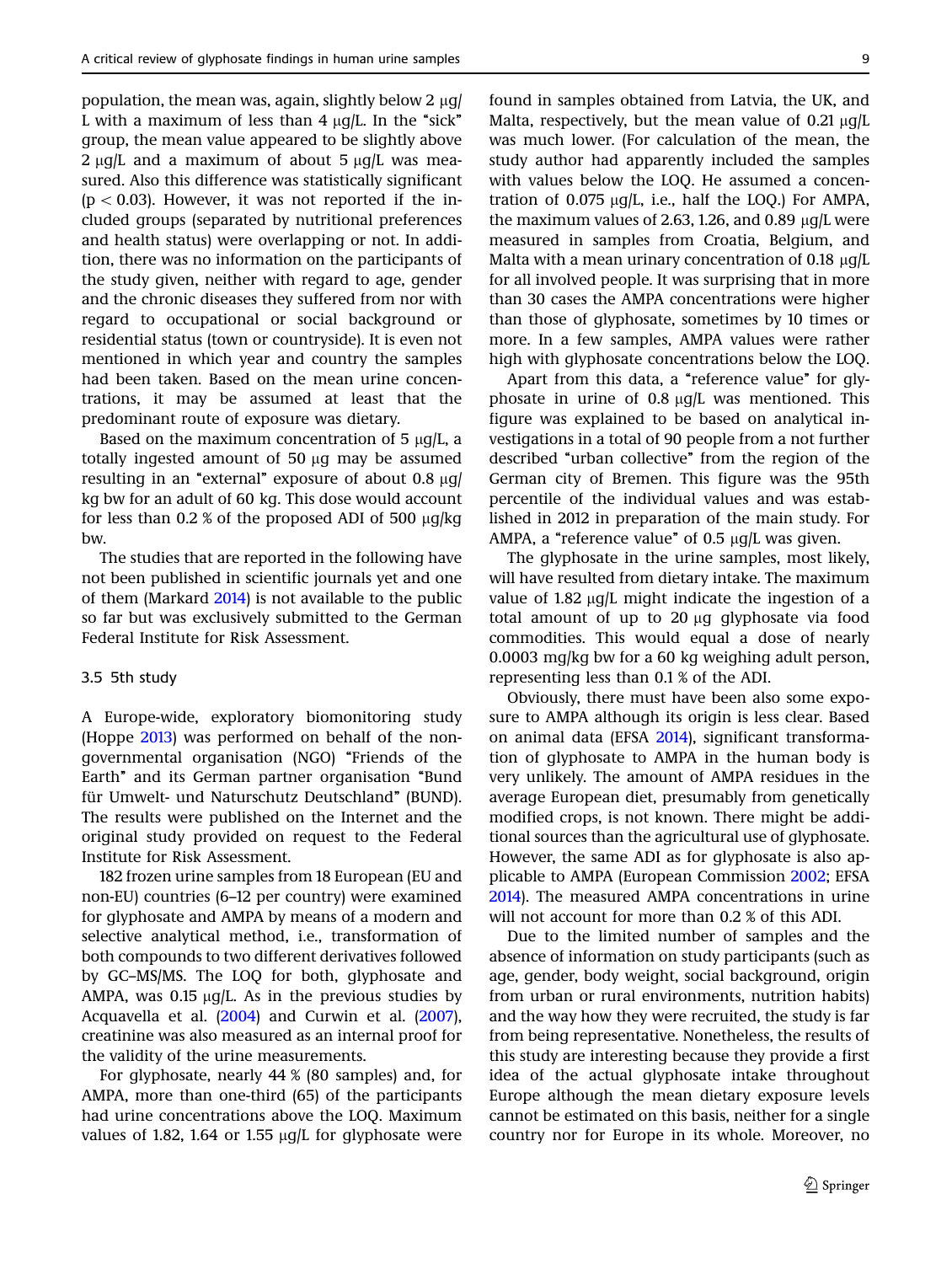conclusion can be drawn to which extent the apparent differences in urinary levels of glyphosate in the samples might reflect the actual use of glyphosate in the different countries or the residues in imported food. (It was reported, e.g., that 8 out of 10 samples from Austria and 10 out of 12 from Switzerland were below the LOQ in contrast to only 3 of 10 from the UK or even 1 of 10 from Malta. However, this distribution might well be a random one.)

## 3.6 6th study

To support the ongoing evaluation of glyphosate, so far unpublished data was submitted by the German Federal Environmental Agency (Markard [2014](#page-9-0)) providing some support for the results of Hoppe [\(2013\)](#page-9-0). Frozen urine samples had been collected for other purposes in 1996 and 2012 in the city of Greifswald in the north-eastern part of Germany and its surrounding region and were now analysed in retrospect for glyphosate residues. In each of the two sampling years, urine analysis for glyphosate and AMPA was performed in samples from ten male and ten female students (age 20–29 years at the time of sampling). The LOQ of the test method (presumably gas chromatography) of  $0.15 \mu g/L$  was exceeded for glyphosate in 22 of the totally 40 samples. The maximum value was  $0.65 \mu g/L$ . The resulting dietary dose would be well below 0.1 % of the ADI. There was a tendency towards an increase in glyphosate concentrations in urine in the 2012 samples compared to those from 1996, possibly reflecting a more frequent use of glyphosate in agriculture resulting in a higher dietary intake. The LOQ was exceeded more frequently and individual values tended to be higher.

Again, there were indications that AMPA concentrations in the urine may be higher than those of glyphosate. 10 out of 40 results were above the LOQ of 0.15  $\mu$ q/L with a maximum value of 1.31  $\mu$ q/L. However, in contrast to glyphosate, the AMPA concentrations appeared to decrease between 1996 and 2012 suggesting that there is poor correlation between glyphosate and AMPA residues and that other routes or sources for exposure to AMPA than by (plant) metabolism of glyphosate should be considered. In addition, the stability of glyphosate in deep-frozen urine over more than 16 years was not investigated, maybe resulting in a shift of the glyphosate/AMPA ratio.

#### 3.7 7th study

The most recent data on glyphosate findings in urine came from the United States again. On behalf of two NGOs (''Moms Across America'' and ''Sustainable Pulse''), 35 urine samples obtained from women, men and children (4 to 71 years of age) from 14 Federal States were analysed and the results published by Honeycutt and Rowlands [\(2014](#page-9-0)) on the Internet. The authors themselves quoted that this "initial testing" was "not meant to be a full scientific study. Instead it was set up to inspire and initiate full peer-reviewed scientific studies on glyphosate, by regulatory bodies and independent scientists worldwide''.

Analysis was performed in a commercial laboratory in St. Louis (Missouri) by means of a not further specified ELISA with a rather high LOQ of  $7.5 \mu g/L$ . This value was exceeded in 13 samples with individual concentrations ranging from 8.1  $\mu$ g/L for a 6-year old boy to  $18.8 \mu q/L$  for a 26-year old woman, i.e., in a range that seems high but not implausible against the background of the previous American studies (Acquavella et al. [2004;](#page-9-0) Curwin et al. [2007\)](#page-9-0) reported above. Unfortunately, no further information on study participants is available that would allow to specify the most likely route of exposure. Under the assumption of dietary exposure being the relevant route, the maximum excretion of nearly  $19 \mu g/L$  might result from ingestion of up to 200 µg glyphosate. A daily dose of 3.3  $\mu$ g/kg bw (0.0033 mg/kg bw) may be calculated that would account for nearly 0.7 % of the ADI of 0.5 mg/kg bw, which is still a very low percentage. If the exposure would have been occupational or residential, the internal dose of approximately 0.66  $\mu$ g/ kg bw would cover  $\langle 0.7 \times 0.7 \times 0.6 \rangle$  the AOEL of 0.1 mg/kg bw/day. However, the measured top concentration was by about ten times higher than the maximum one detected by Hoppe [\(2013\)](#page-9-0) in Europe by a presumably more sensitive method and also clearly above the ELISA results of Krüger et al. ([2014](#page-9-0)).

#### 4 Discussion and conclusions

Application of PPP will usually result in residues in crops and in commodities intended as human food or feedstuffs for animals. The dietary intake of such residues by humans is predictable and maximum residue limits (MRLs) for each active substance have been established. Since urine is a major elimination route for glyphosate, it is not surprising that certain amounts can be detected in human urine samples. However, if the estimated exposure is clearly below science-based trigger values (i.e., the ADI or AOEL), there is no health concern for consumers.

Since oral absorption of glyphosate is known (about 20 %) and the substance is virtually excreted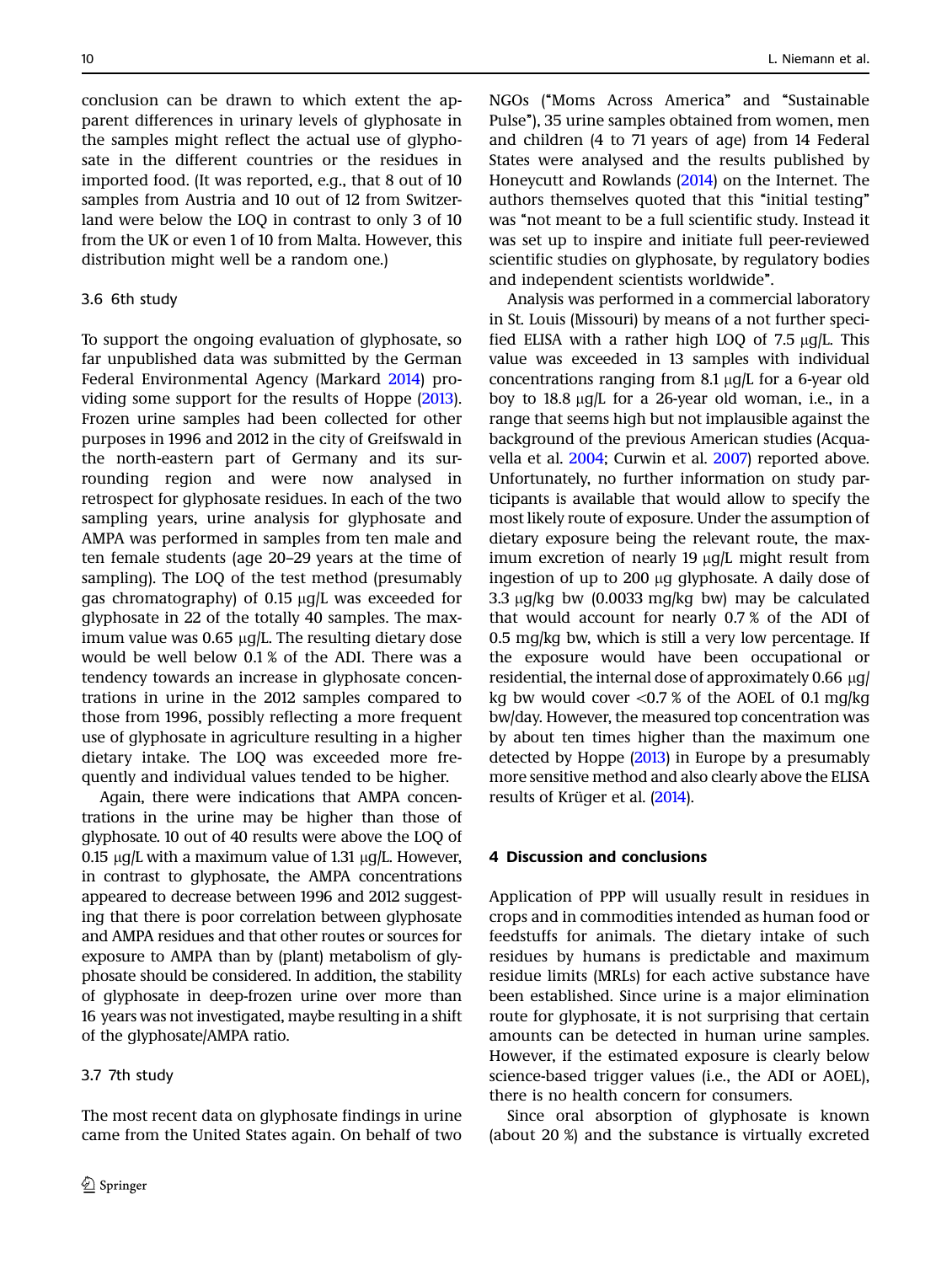chemically unchanged (Brewster et al. [1991;](#page-9-0) EFSA [2014\)](#page-9-0), the measured glyphosate concentrations in urine could be used to estimate the previous exposure of both operators and consumers and to compare it to the reference values. This exercise was made for all seven studies that were available to us. If the presumed exposure was expected to be mainly via food, it was compared to the ADI. If it was expected to be predominantly occupational, the appropriate reference value to compare with was the AOEL. If not known or different exposure scenarios have to be considered, comparison to both reference values was made.

From the data reported in this critical review, the following conclusions were drawn:

- Current analytical techniques allow the detection and determination of much lower amounts of glyphosate in human urine than in the past. The results obtained with different methods are not that much different and, to some extent, confirm each other.
- Positive glyphosate findings in human urine are quite common and may result from occupational or residential exposure, from dietary intake or from both. The origin may often not be clearly distinguished and will probably overlap sometimes.
- Urinary concentrations in operators after application of plant protection products tend to be higher than those resulting from dietary intake of glyphosate by consumers.
- The by far highest concentrations were measured in the urine of one operator and his son and may indicate that the recommended protective measures were not properly taken.
- Although the available data is not representative, mean urine concentrations measured in the US appear higher than those found in Europe. The assumption of this difference is based mainly on data reported by Curwin et al. ([2007](#page-9-0)) and, more recently, by Honeycutt and Rowlands ([2014](#page-9-0)) when compared to Hoppe [\(2013](#page-9-0)); Markard [\(2014](#page-9-0)), or Krüger et al. [\(2014](#page-9-0)). This finding is likely to reflect differences in the agricultural use of glyphosatebased herbicides and the plantation of glyphosate-resistant, genetically modified crops in North America.
- As suggested by the data of Markard [\(2014](#page-9-0)) and Krüger et al.  $(2014)$  $(2014)$ , there might be a trend towards increasing glyphosate concentrations in measured urine samples also in Europe, probably reflecting more sensitive analytical techniques, more frequent use in agricultural practice in Europe or higher residues in imported foodstuffs.
- All measured values, even the highest, were of no health concern. The calculated human exposures were at least one order but mainly two or more orders of magnitude lower than the ADI and AOEL.
- The same holds true if urine concentrations of AMPA are taken into account. However, correlation between glyphosate and AMPA in urine is poor suggesting that other sources of AMPA than metabolism of glyphosate in plants should be considered.

The expected exposure of consumers to glyphosate was predicted in the worst-case scenarios for risk assessment as outlined in the RAR (EFSA [2014](#page-9-0)). Based on average residues in all crops that may be treated with glyphosate and taking into account the nutrition habits (Banasiak and Hohgardt [2007](#page-9-0)), the 'International estimated daily exposure (IEDI)' and the 'National estimated daily exposure (NEDI)' have been determined. Based on the EFSA PRIMo (EFSA [2007\)](#page-9-0), the highest potential dietary exposure in Europe was calculated for Danish children in the magnitude of 2.5 % of the ADI. In Germany, based on the NVS II Model (BfR [2011](#page-9-0)), an exposure of up to 1.5 % of the ADI might be expected. However, urinary excretion data suggest that actual exposure is much lower (see Table [1](#page-3-0)). Accordingly, the dietary risk assessment as currently performed in the EU appears sufficiently conservative. This is well in line with results obtained in Australia where McQueen et al. ([2012\)](#page-9-0) calculated an exposure of pregnant women due to glyphosate residues in composite food samples that accounted for not more than 0.4 % of the ADI in the average (2 % at maximum) whereas 4–5.5 % had been predicted.

Regarding operator safety, an exposure to glyphosate of about 1 % of the AOEL has been assumed in the RAR (EFSA [2014](#page-9-0)). The urinary excretion data for situations in which exposure was mainly occupational suggest this calculation to be realistic on condition that glyphosate-containing herbicides are properly used.

Thus, the results of this review of urine analysis data confirm the conclusion drawn during re-assessment of glyphosate (EFSA [2014\)](#page-9-0) that the dietary intake as well as occupational exposure is unlikely to present a public health concern.

Acknowledgments The authors declare that they have been involved in the ongoing re-evaluation process of glyphosate according to Regulation (EC) 1107/2009. However, this paper does not necessarily reflect the regulatory position of the German Federal Institute for Risk Assessment.